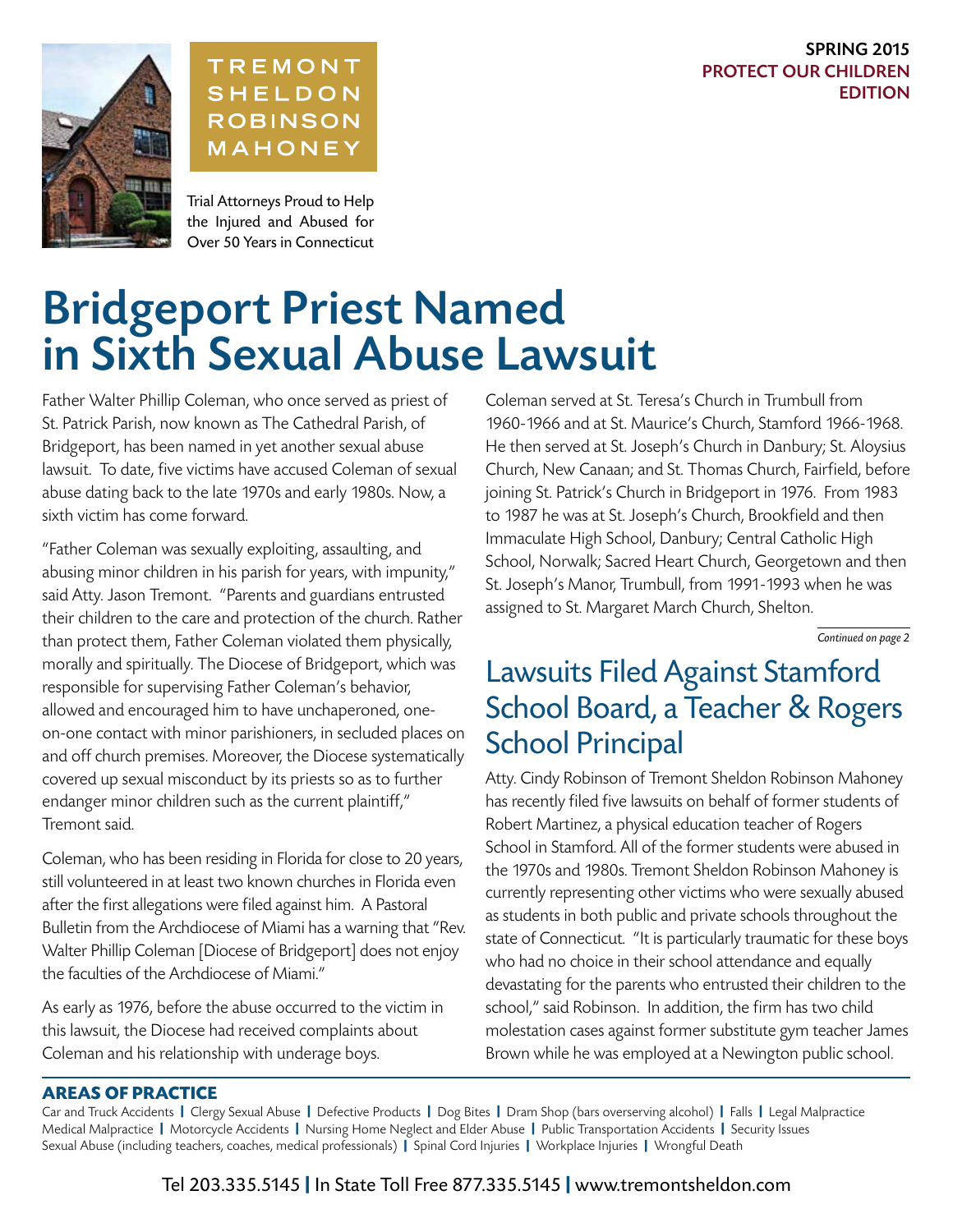

### Cindy Robinson Joins the Fight Against Child Sex Trafficking

The International Academy of Trial Lawyers (IATL) is comprised of a select group of



litigators, many of whom are plaintiffs' personal injury lawyers. Cindy Robinson, the first woman in Connecticut to be inducted into IATL, attended the mid-year meeting in July 2014. At the meeting, a compelling presentation was given by various speakers on human sex trafficking of minors throughout the country. Since the meeting, Robinson, along with other Connecticut Fellows, has met with experts on child sex trafficking in order to learn more about the problem. The group was shocked to learn that sex trafficking of minors is happening right here in the state of Connecticut! Pimps advertise

online on a number of sites, giving young girls VISA debit cards as a form of payment. The girls then find themselves in hotels within major Connecticut cities where they meet up with a John. The group hopes to work in conjunction with other agencies in order to formulate and promote a plan to combat child sex trafficking.

#### How You Can Help Fight Child Sex Trafficking

- 1. Ask schools, your local truck stop, travel center, hotel/motel, bus or train station, convenience or grocery store, library or other business for permission to post the hotline number;
- 2. Ask your friends to put the number in their phones. Ask them one at a time or ask a group at work, school or at places of worship. You can even hand out hotline flyers or stickers at concerts, fairs and community events. Let people know that if they suspect human trafficking, they can make a call that connects someone to freedom.
- 3. Help pass hotline posting laws. Right now, fewer than half of our states have laws that mandate or encourage certain kinds of businesses to post the hotline. The more states that pass these laws, the more places a trafficking victim could learn about this life-changing number. Find out if your state has this law, and if not, ask your lawmaker to sponsor one.

An Act Concerning a State-Wide Sexual Abuse and Assault Awareness Program to be implemented in Schools by October 1, 2015. *On July 1, 2014 an act was passed in Connecticut Legislature requiring all regional and local school boards to implement a Sexual Abuse and Awareness Program by October 1, 2015.*



#### *Bridgeport Priest... continued from page 1*

The firm currently has other court cases pending against the Diocese of Bridgeport as a result of sexual molestation by priests Robert Morrisey, James Gildea, and Martin Federici, all of whom had been previously named in other claims.

"Over the years our firm has represented 95 victims who were abused by priests within the Diocese of Bridgeport alone. These victims have named 35 priests as their abusers and have identified at least 30 different parishes and institutions where the abuse occurred," Tremont said. The firm continues to represent victims of sexual abuse and has represented over 200 victims against religious institutions.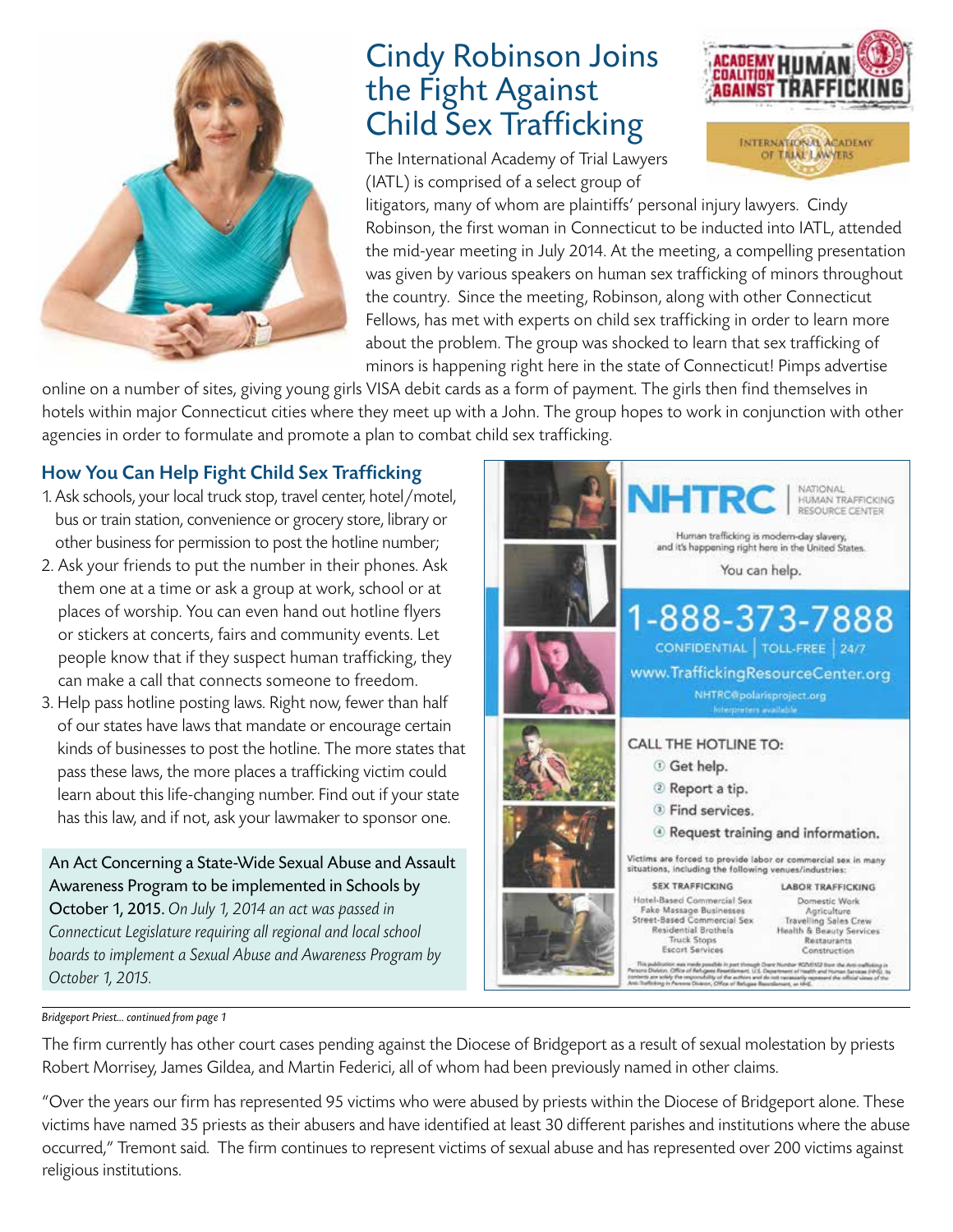### 5 Dangerous Apps for Pre-Teens and Teens

If you're a parent or a grandparent, you know kids pick up the latest technology lightning fast. Of course, that means the children in your life can also be using apps and visiting sites that are totally inappropriate for their ages. Worse yet, you might not even realize it. Below are 5 apps to beware of.



#### 1. SNAPCHAT

Snapchat is a picture-messaging app whose claim to fame is that the messages last only for a few seconds once they're opened, then

supposedly evaporate into thin air. In theory, you can send embarrassing or risqué pictures without being afraid someone will steal or distribute them.

Unfortunately, the claim that Snapchat makes it safe to send risqué pictures is just plain wrong. It's way too simple for anyone to grab a screenshot of the image before it's deleted. In fact, several teenage boys have gotten in serious legal trouble over the last few years for capturing and distributing illegal photos sent to them by underage girls.

In fairness, many teens use Snapchat for innocent pictureconversations with each other. And as Snapchat grows in popularity, the company is moving further away from its sexting association. But it's still a big concern.



#### 2. TINDER

While Snapchat has uses besides sharing inappropriate images, Tinder is all about meeting new romantic partners, which

probably isn't something you want your teen doing with strangers.

Tinder allows a person to create a profile and see images of potential romantic matches in the immediate area. If two people like each other, they can have a conversation through the app and potentially "hook up."

Actually, underage teens aren't even supposed to be using Tinder. The only way to get on the app is to have a Facebook account with a birthdate that indicates the user is 18 years old or over. Of course, children can set any birthdate they wish with a simple keyboard entry. There is no age verification.

Any child who uses the app will be meeting people who are over legal age. They might come across predators and scammers.



3. VINE Vine, which lets you record and share six-second videos, seems like

a totally safe app at first. It gets dangerous when you consider how strong peer pressure is on social media. Last year, in the most dramatic example yet, teens across the world took to setting themselves on fire.

In response to this, Vine just released the Vine Kids app, which features hand-selected videos that are supposed to be appropriate for younger audiences. Unlike the real Vine app, Vine Kids can't record videos.

### 4. WHISPER

Whisper, an app built specifically for spreading rumors and secrets, lets users post pictures and text anonymously. Apps like Whisper could

potentially be a good outlet for teens, as anonymous confessions can help people unburden themselves. But Whisper shares the secrets based on geographic location, so the users nearest to your child are the ones more likely to see the secret. If your child reveals too much, it can put him or her in a dangerous situation with friends or adversaries.



#### 5. 9GAG

9Gag is one of the most popular apps for distributing memes and pictures online. The risky part for teens is that all kinds of pictures

are shared on 9Gag. These pictures aren't moderated and could come from any uploader and feature terrible images you don't want kids seeing.

MYTH: People aren't volunteering to help with the Little League, Boy/Girl Scouts, etc., because they are afraid of lawsuits.

FACT: A federal law protects volunteers of nonprofits in the course of their charity work.\*

*\*From American Association of Justice (AAJ)*